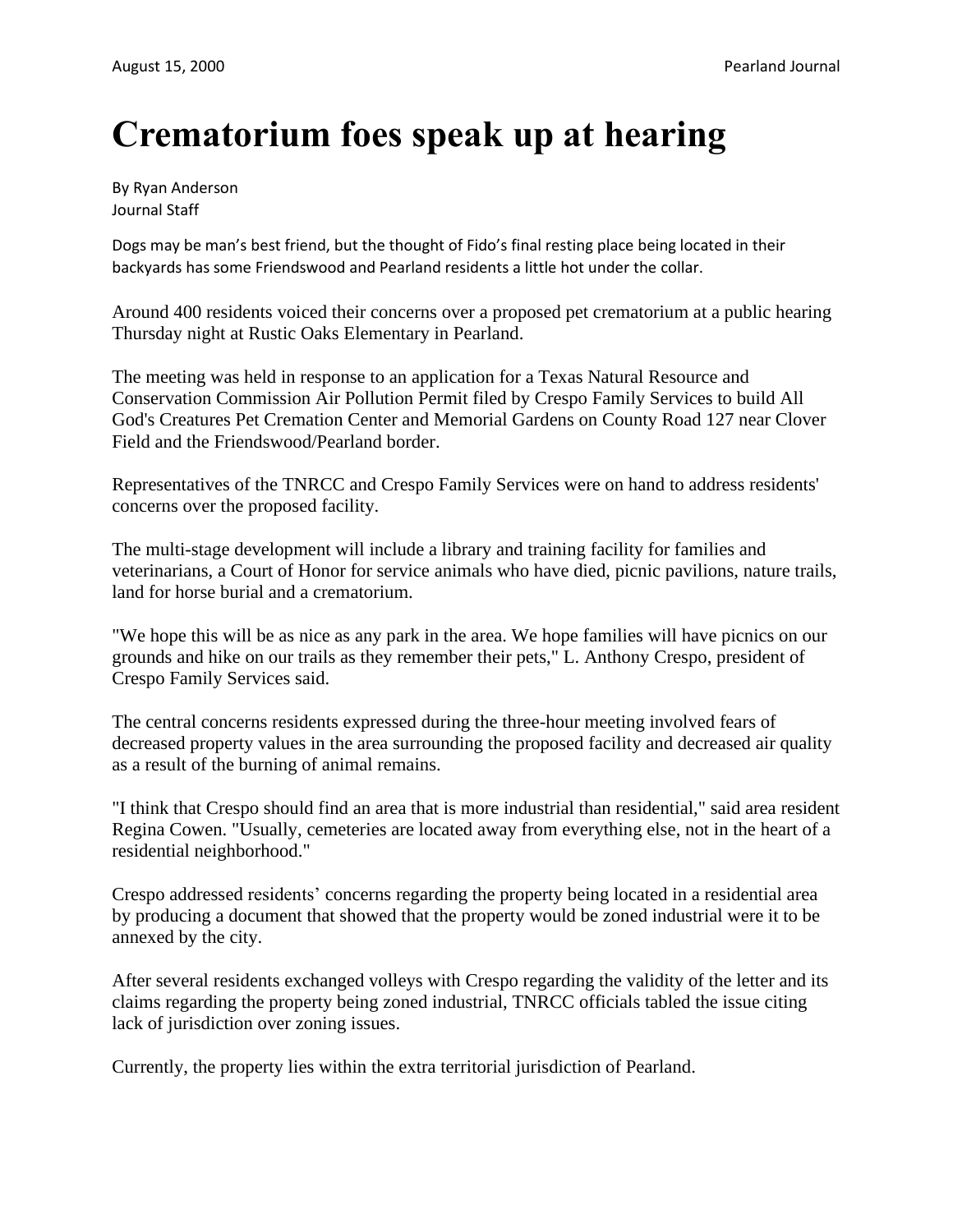Another popular sentiment expressed by residents during the formal comment stage of the meeting, was a feeling of being powerless to stop the permit application.

"I am very concerned that TNRCC will approve the permit request regardless of what the residents feel," said Heather Maples.

TNRCC staff lawyer, Lisa McClain addressed Maples' and other's concerns by stating that although the majority of the TNRCC's decision regarding approving the permit would center around air quality standards being met, resident feelings would be taken into account, to a certain degree, as well.

During the formal comment period, many residents produced statistics relating to the harmful effects of exposure to chemicals, such as those released during the animal cremation process.

According to the TNRCC, residents' fears regarding toxins in the air are unfounded.

"Levels of toxins released by pet crematories are infinitely less than what would cause any substantial health risks," said Todd Galiga, TNRCC toxicologist. "The emissions produced by this facility should not greatly add to decreasing the overall air quality of the area."

The animal cremation retort which will be used at the site, should the permit get approved, is the BLP model 500/150 which is manufactured by B&L Cremation Systems, Inc.

The retort, consisting of two chambers, uses natural gas to fuel a fire which reaches 1,600 degrees during the cremation process.

The animals remains are located in the primary chamber.

The secondary chamber breaks down leftover gases into water vapor, nitrogen and carbon dioxide.

The retort can incinerate 100 pounds an hour.

"There is no odor or visible smoke during the cremation process," Crespo said. "This is a clean, state-of-the-art machine designed to cremate pets. It is more advanced than many machines designed for human cremation. There is no big smoke stack belching black smoke."

To insure proper working order, the unit would be serviced monthly by workers at the crematory and annually by the manufacturer.

Should a problem arise during the cremation process, such as loss of power, or toxic gas release, the unit would shut down, according to Crespo.

"There is no danger to the public," Crespo said. "All of the danger would be limited to inside the retort."